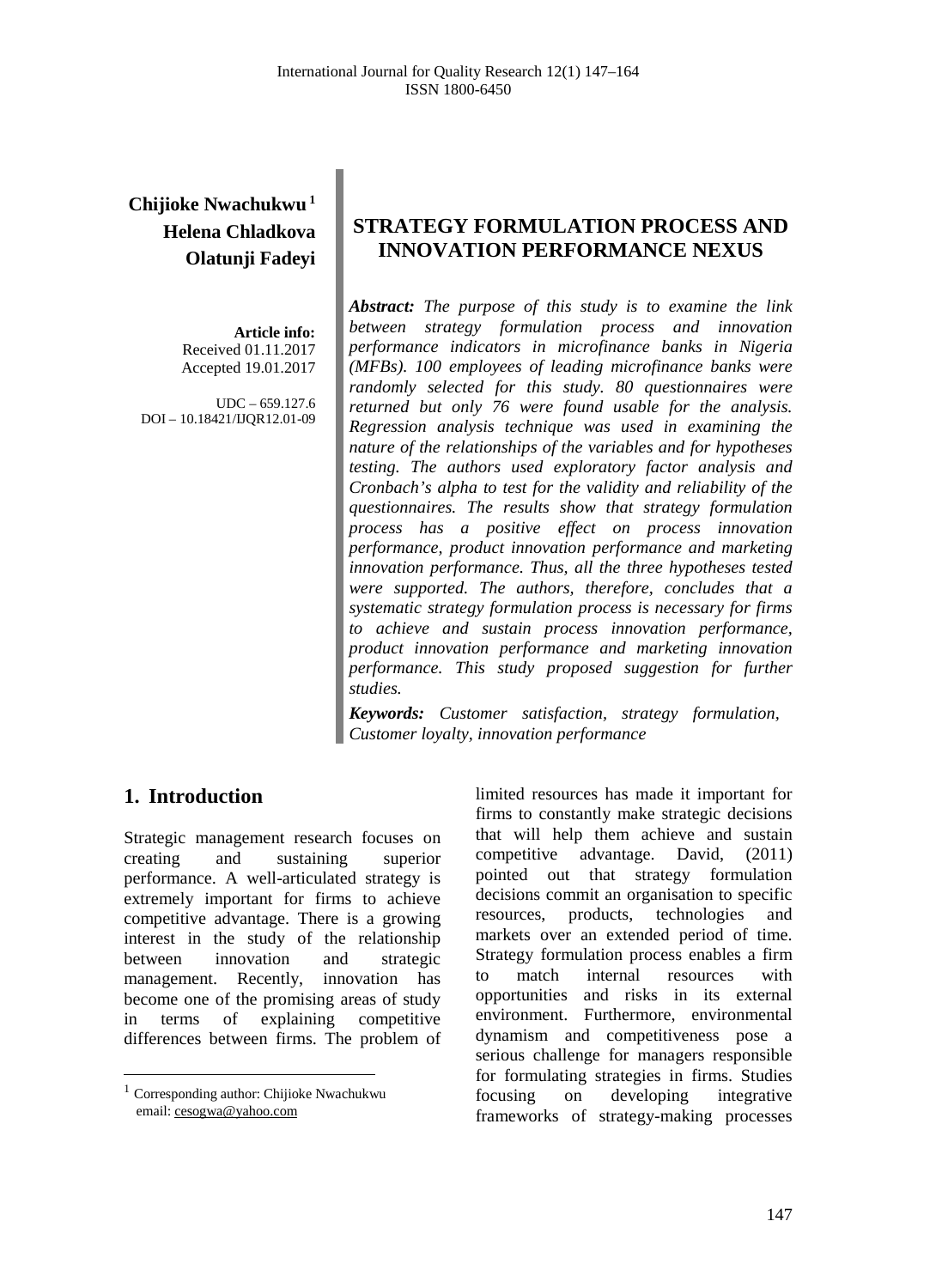

are well documented in the literature (Andrews 1971; Rumelt, 1984; Mintzberg, 1987; Chandler 1962; Porter, 1996). Many authors have examined the connection between the dimensions of strategy formulation and performance; mission (Gharleghi, et al., 2011; Desmidt, et al., 2011; Bartkus & Glassman, 2008), vision (Mutetei et al., 2016; Kantabutra & Avery, 2011; Odita & Bello, 2015; Abu Bakar & Zainol 2015); environmental scanning (Odongo et al., 2016; Sandada, 2014; Kumar, 2015; Aremu & Oyinloye, 2014). Microfinance banks (MFBs) supports economic growth and development in Nigeria. Individuals and small business in Nigeria benefit from microcredit made available by MFBs. Akangbe et al. (2012), notes that financial empowerment of rural areas is important for achieving sustainable<br>economic growth and development. economic growth and development. Arguably, large numbers of business in Nigeria are small and medium enterprises (SMEs). MFBs provide services to these small businesses to support their growth. To remain competitive, MFBs must articulate mission, long term objectives and evaluate their strength, weakness, opportunities, and the threats in the dynamic and challenging Nigerian business environment. Nwachukwu et al. (2017a), suggest that managers of MFBs should implement policies that enhance performance and create value for various stakeholders. Developing effective strategies can make MFBs achieve sustainable innovation performance. Odongo et al. (2016) suggest that other variables associated with the strategy formulation and performance relationship should be examined in future studies. The authors contend that the relationship between strategic formulation and performance is complex and needs to be examined by considering all possible related performance variables or factors. Mataradzija et al. (2013) assert that innovation drives firm development and competitiveness in today's knowledge-driven economy. Recent studies use innovation performance, rather than productivity, as performance measures in studies of international knowledge spill overs (Branstetter, 2006; MacGarvie, 2006; Salomon & Shaver, 2005), strategic human resource management relationship with innovation performance (Laursen & Foss, 2003; Zehir et al, 2016). Very few studies have examined the connection between strategy formulation process and innovation performance. Some authors have explored management practices in microfinance banks in the Nigerian context. For instance, veritable tool for reducing poverty and unemployment in developing economies (Onoyere, 2014); assessment of MFBs using<br>European foundation for quality foundation for quality management excellence model (EFQM) (Nwachukwu et al., 2017b); MFBs and development of small and medium of small and medium enterprises (SMEs) (Suberu et al., 2011); financial inclusion and the growth of MFBs (Nwankwo & Ogbodo, 2017); human resource practices and employee satisfaction<br>(Nwachukwu & Chladkova, 2017). (Nwachukwu & Chladkova, 2017). However, no study though has examined the subject in the Nigeria context. In the light of these arguments, this study attempt to contribute to a better understanding in this area of research by introducing innovation performance as a measure of performance. The aim of this study is to expand the current literature base on the strategy formulation process and innovation performance nexus in MFBs in Nigeria. In specific terms, this study evaluates the relationship between strategy formulation and product, process and marketing dimensions of innovation performance in microfinance banks in Nigeria.

# **2. Review of literature**

## **2.1. Theoretical framework**

In the light of Resource-Based Theory (RBT), successful strategy formulation process can deliver superior innovation performance. Prior studies have used RBT in explaining the competitive value of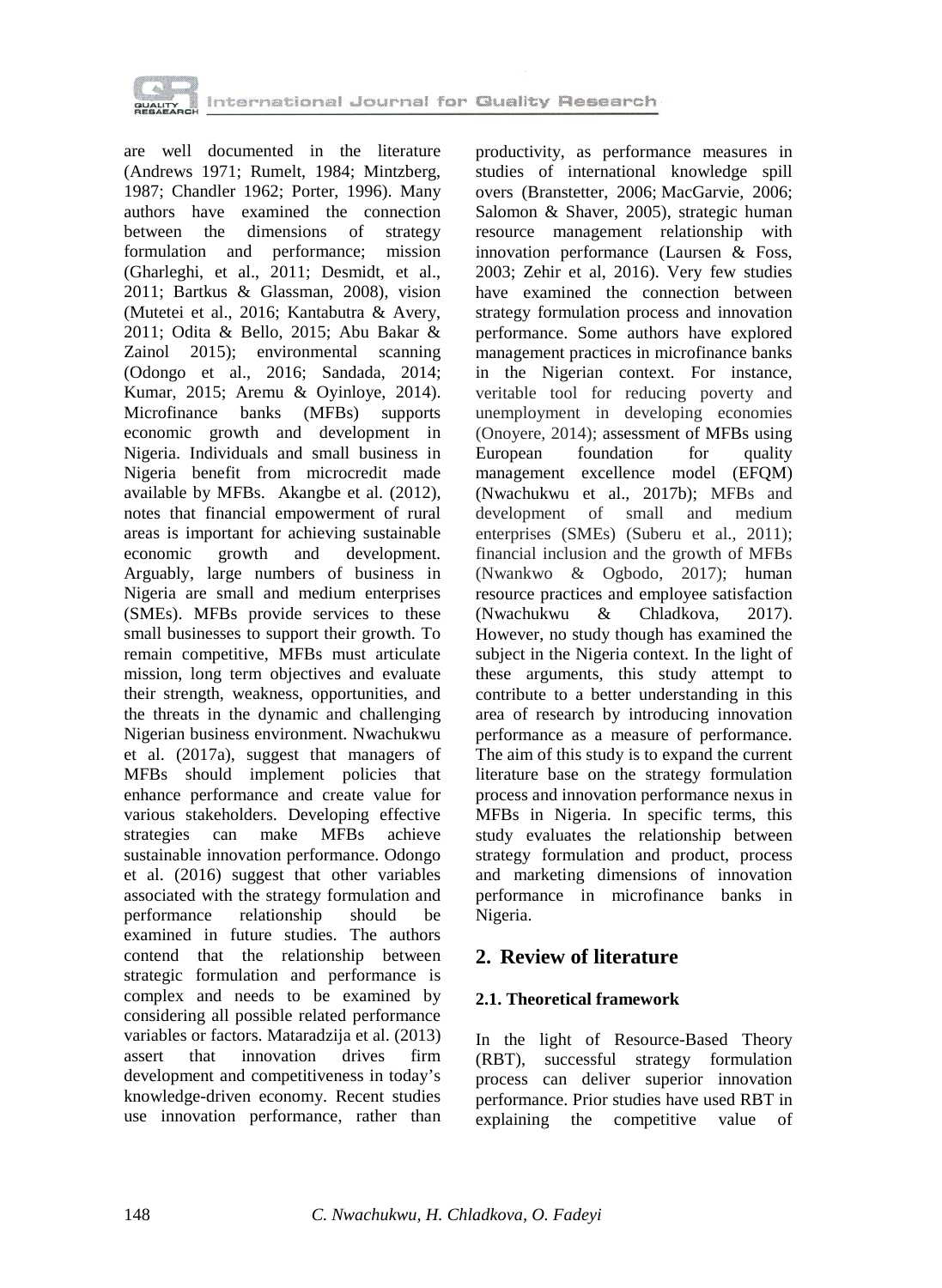innovation strategies in relation to business performance (Terziovski, 2010; Cheng et al., 2014; Wang, 2014). The theory focuses on firm internal resources, and capabilities, to explain the profit and value of the organisation (Wernerfelt, 1984; Barney, 1991; Grant, 1991; Peteraf, 1993). The RBT of the firm states that differences in performance happen when a firm possess valuable resources that others do not have (Wernerfelt, 1984). With the development of the RBT in strategic management (Barney, 1991; Wernerfelt, 1984), the focus is on identifying valuable resources that can help firms to achieve sustainable competitive advantage and superior financial returns. A bundle of well-managed resources, give firms the potential to create economic value. Firm resources such as assets, capabilities, firm attributes, information, organisational processes, knowledge, etc. which a firm controls enables the firm to develop and execute strategies that improve its operations (Barney, 1991). Dynamic capability is a firm capacity to renew its competences to cope with changing business environment (Teece et al., 1997). Wilden et al. (2013) assert that firms should align internal structures with their capabilities and the external environment. A firm is able to sense, seize and shape opportunities by building dynamic capability, develop and reconfigure its resource base (Teece, 2007; Helfat 2007) in developing and delivering new products and services. Authors, use resource-based theory (RBT) as theoretical lens to explore the link between strategy formulation process and firm innovation performance instead of general firm performance. In terms of performance, the effective use of resources during strategy formulation may increase the firm's capacity to create new products, services, process and expand both existing and new markets. This could lead to increase in sales volume and thus contribute to performance by helping the firm to appropriate value linked to competitive advantage from innovative activities. Therefore, both internal and external

resources are important factors of organisational strategy and performance (Barney, 1991). Santos & Brito (2012) assert that stakeholder theory offers a comprehensive approach to measuring performance which helps to differentiate between performance antecedents and<br>outcomes. Freeman (1984) defined outcomes. Freeman  $(1984)$ stakeholder as any individual or group that may affect the achievement of the organisation goals or that is affected by the process of searching for these objectives. According to Evan and Freeman (1993), the purpose of a firm is to serve as a vehicle to coordinate the interests of the stakeholders. Firms develop effective strategies to improve their innovation performance and thus meet and exceed the expectations of various stakeholders.

### **2.2. Strategy formulation process**

Strategy formulation process involves the collection of data and continuous exchange of information. The most difficult part of strategy formulation process is the creation of a strategic identity and the execution of strategic analysis. Formulating effective strategy is key to improving firm performance. According to Pearce II and Robinson (2011) strategy formulation guides executive in defining the business their firm is in, the ends it seeks, and the means it will use to accomplish those ends. Firms develop strategies to address issues that relates to delivering quality products and services. Arguably, it is important for firms to effectively use their resources and technology to deliver innovative products and services to their customers as this will enable them to achieve and sustain competitive advantage. Van Gelderen et al. (2000) contend that strategy formulation process and strategic plan are both important for firms to achieve competitive advantage. Strategy formulation involves reviewing key objectives and strategies of the organisation, identifying available alternatives, evaluating the alternatives and deciding on the most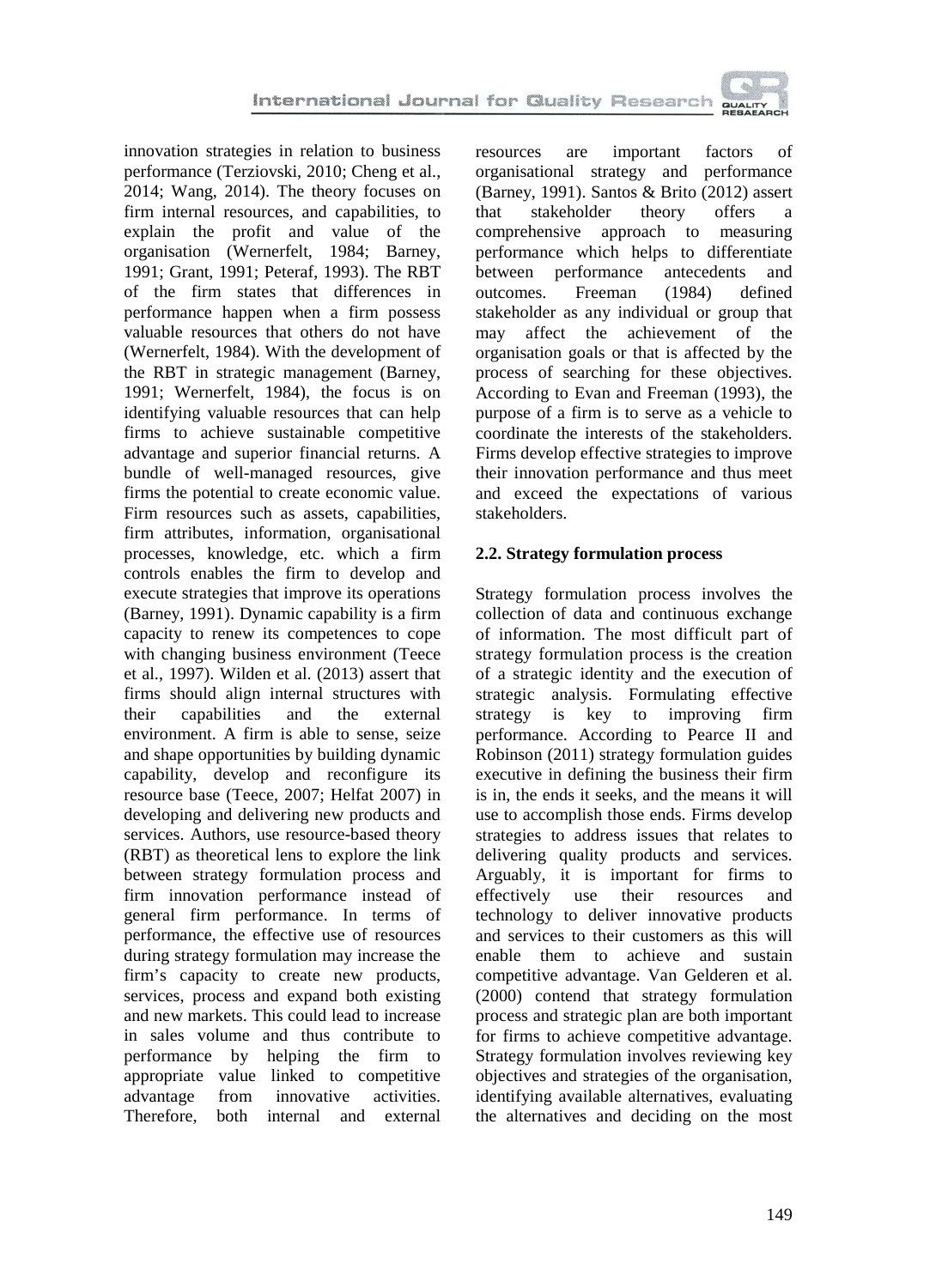

appropriate alternative (Wheelen & Hunger, 2008). Authors contend that strategy formulation is the responsibilities of employees at the corporate, business and the functional levels of management in an organisation. In their study of microfinance institutions (MFIs) in Nairobi Kenya, Odongo et al. (2016) found a positive correlation between strategy formulation phase and performance of MFIs. Similarly, Woldie et al. ( 2012) argue that an effective strategy formulation mechanism could enhance performance. Arguably, strategy formulation is important for firms to achieve<br>superior performance and remain performance and remain competitive. Thus, a systematic strategy formulation process can enable firms develop strategies that are aligned to their<br>goals and aspirations. The strategy goals and aspirations. The strategy formulation process and strategic plan are necessary for firms to achieve competitive advantage. Grant (1991) propose a resourcebased approach to strategy formulation which involves firm's identifying and understanding their internal resources, capabilities, strengths and weaknesses relative to that of their competitors. Thus, strategies are formulated to achieve and sustain competitive advantage. Arguably the strategy formulated based on firm's internal resources and capabilities can enhance firm's profitability. Katsvamutima and Jeevananda (2014), examined the relationship between strategy formulation and implementation in Zimbabwe's food manufacturing industry. The results show that strategy formulation and implementation enhances profitability, efficiency and is a source of competitive advantage in dynamic environments. In the same spirit, Aremu and Oyinloye (2014), using t-test and multiple regression techniques investigated the relationship between strategic management and firms' performance in Nigerian banking industry. The results show a positive correlation between strategy formulation and organisational performance. In the same direction, Auka and Langat (2016), study the effect of strategic planning on the performance of medium-sized enterprises in Nakuru Town using strategy formulation as one of the indicators of strategic planning. The results show a weak positive relationship between strategy formulation and firm performance. They add that strategy formulation significantly influence the performance of medium size enterprises. Evidence from the literature suggests that strategy formulation exerts influence on firm performance.

## **2.3. The concept of innovation**

The last ten years have witnessed rapid social, political and technological change. During this period, different authors have attempted to define the concept of innovation. Innovation is the implementation of a new or significantly improved product (goods or services), or a process, a new marketing method, or a new organisational method in business practices, workplace organisation or external relations (OECD, 2005). According to Pitelis (2009), innovation is a persuasive way firm create value and competitive advantage. Robert & Tucker (2008) contends that innovation involves generating ideas and bringing them to life. Technological facilities, trained workforce and management support for innovation are important drivers of innovative activities. Innovation is a comprehensive approach to renewing and enlarging firm's range of products, services and markets by adopting new methods or modifying existing methods. It involves a radical change in terms of speeding up idea generation, and developing new products, services and industrial processes. Williams (1999) focuses on the characteristics of innovation that contribute positively to the creation of new products, systems or processes. Some authors argue that innovation is an output of learning and knowledge creation processes that are important for firms to sustain competitive advantage in the current era of globalisation (e.g. Dohse, 2007; Asheim & Coenen, 2005;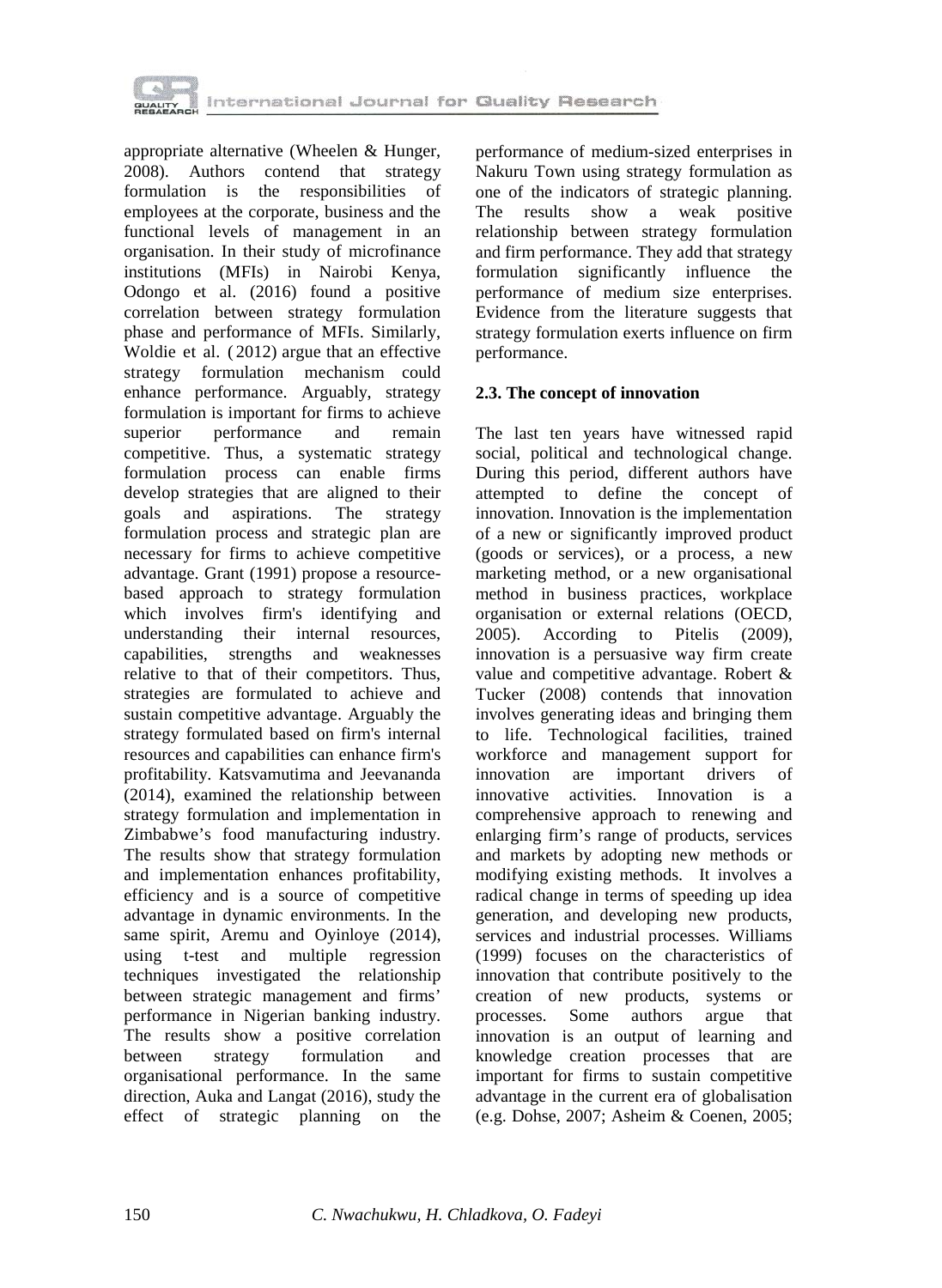Tödtling & Trippl, 2005; Waxell & Malmberg, 2007). The rate at which firms develop new products, services have an impact on firm performance and long-term survival (Banbury & Mitchell, 1995;<br>Damanpour, 1991). Introducing new Damanpour, 1991). Introducing new products, services and processes, can make firms more efficient and adapt to changing market demands. Product innovation refers to what is produced, delivered, and consumed. On the other hand, process innovation focus on how it is produced, delivered and consumed (Bessant and Tidd 2007; Trott 2012). Prajogo (2016) argues that product and process innovation relates to the specific organisation strategy that firms adapt to respond to market demand and opportunities by leveraging on organisational capability and competence. Managers are faced with making strategic choices between using new knowledge or technology to develop new products or pursuing higher return by using more efficient production system. This problem emanates from the choice between product and process innovation which is due to the competitive environment where firms operate (Filipini & Martini, 2010). Product innovation has received attention more than other dimensions of innovation in the literature because it is considered as more visible to customers and has a potential of creating new markets, especially in manufacturing sectors. Arguably, product innovation offers customers with a lot of values in term of its newness and novelty among other benefits. New products could increase sales because they have a better performance (e.g.reliability or durability), better features (e.g.integrated facilities), others (including esthetic) compared to the existing products offered by competitors in the market (Xin et al., 2010). Product innovation gives firms competitive advantage because customers can see the values relatively clear which could encourage them to buy a product. Firms are required to develop strategies that differentiate its products and process, from that of competitors (Mehrdad, et al., 2011). Kok and Beimans (2009) argue that product innovation is necessary for creating superior customer values and supports the overall firm performance. Process innovation is an important source of competitive and strategic advantages for firms because they are often hidden. Process innovation are internally within organisations which make them difficult to be imitated by competitors (Maine et al., 2012). Prajogo (2016) contends that firm that focus on process innovations may not be aggressive in developing new products to the markets, rather they may compete in established (mature) markets where the primary focus of the strategies is to make and deliver products (which could be similar to competitors) to customers in higher values, such as faster, more flexible or cheaper (Klingenberg et al., 2013). Furthermore, firms can use process innovations (in the form of new process technology) as strategic tactics to increase entry barriers for competitors; hence, protecting the firms' markets advantage (Porter, 1985). Firms can use marketing innovation to meet customer needs, develop new markets, or position a firm's product in the market, with the aim of improving the firm's competitive advantage. Zuńiga-Collazos and Castillo-Palacio (2016) suggest that innovative marketing strategies can improve customer satisfaction and the image of company´s products and services. Arguably, firms can use marketing innovation activities to satisfy new, existing markets (customers) and to enhance the image of company´s products and services. The activities of firms and the industry they operate in determine their level of engagement in marketing innovation. Arguably, firms in the service sector are more likely to engage in marketing innovation than those in the manufacturing. Wang (2015) pointed out that three main streams of marketing innovation studies are found in the literature. The first stream discusses marketing innovation as a source of competitive advantages. The second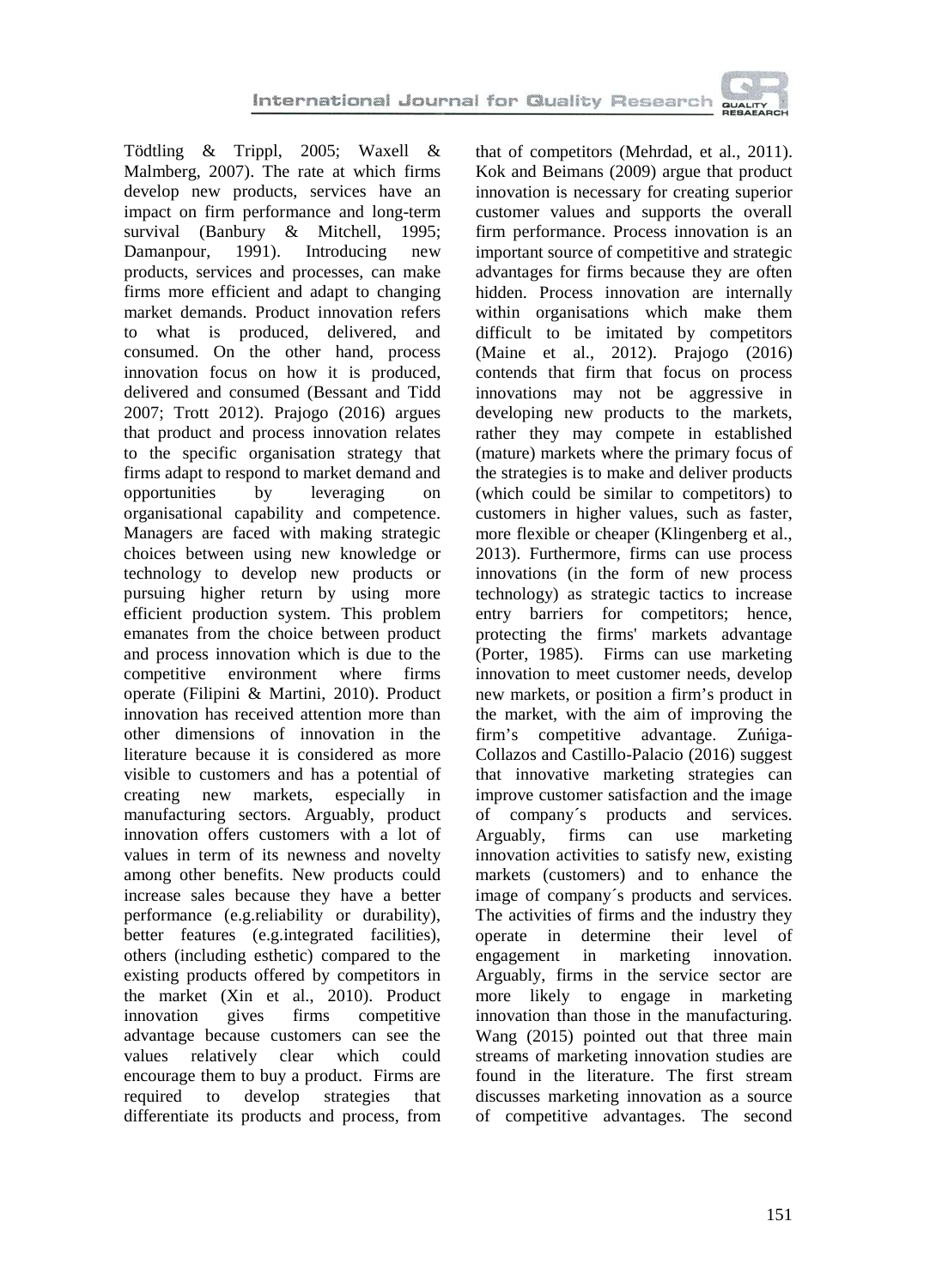

focussed on the relationships between marketing innovations and the other innovation dimensions. The third stream tries to give insights on the characteristics of firms that use marketing innovations. Marketing insight (Linoff, 2004; Roberts & Eisenhardt, 2003) and marketing imagination (Andrews & Smith, 1996) are two important antecedents that enable a firm effectively develop, foster and implement marketing innovation. These internal antecedents are difficult for firms to change because they are highly embedded in the firm, requiring substantial effort and time to modify. Altering marketing insight and marketing imagination may require the firm to change its corporate structure, top management, or mix of corporate capital. Authors argue that innovation is extremely necessary to improve performance in a highly dynamic and competitive business environment. Firms require innovation strategies to cope with changing customers demand and expectations. Namusonge (2016) examine the role of innovation on the performance of firms quoted on the Nigerian Stock Exchange. The results indicate that innovation has a negative relationship with both returns on assets and returns on equity. The development and implementation of new ideas that have a commercial potential influence organisational performance positively (Laursen & Salter, 2006). Firms invest a lot of money to product and process innovation which has a positive contribution on organisational performance (Kumar & Nti 1998; Stocka et al., 2001). Different authors conceptualise product innovation performance in various ways. Zakic et al. (2008), for instance, posit that product innovation performance is the market success of newly introduced products. Menguc and Auh (2010) argue that innovation performance measures the level of customer satisfaction and overall project performance of the innovation process. Thus, marketing innovation focus on adopting new marketing methods and effective use of marketing resources and capabilities. According to OECD (2005), marketing innovations include changes in product design and packaging, promotion and placement and in methods for pricing goods and services.

## **2.4. Strategy formulation process and innovation performance**

Prior studies on the interrelationship between<br>strategy process (Formulation and (Formulation implementation) and product innovation performance show a significant positive correlation between the two variables (See e.g, Ulwick, 2005; Acar & Acar, 2012). In the same direction, Zhang et al. (2009) found<br>that both the formulation and formulation implementation processes through their influence on type of information needed, the source of information and the interplay among difference pieces of information are<br>positively correlated to innovation positively correlated performance of organisations. A well formulated and implemented strategy facilitates information flow and reduces the cost of new product development. Arguably, a well-articulated strategy can contribute to innovation performance by increasing the rate of new product development and increase customer satisfaction. In the study of the impact of national culture on the product innovation performance in Ethiopian manufacturing firms. Beyene et al. (2016) found that formulation and implementation process of innovation strategy are positively correlated to the project and commercial performance of the innovation process. According to Lendel and Varmus (2011), Innovation strategies give guide on how to improve the innovative potential of the firm. Previous studies suggest that innovation strategy has an impact on firm innovation performance indicators (e.g., Kalay & Lynn, 2015; Bessant & Tidd, 2007; Verhees & Meulenberg. 2004). Thus, innovation Meulenberg, 2004). Thus, innovation performance can be understood as the ability to transform innovation inputs into outputs which result to innovation market success. Innovation performance is mostly evaluated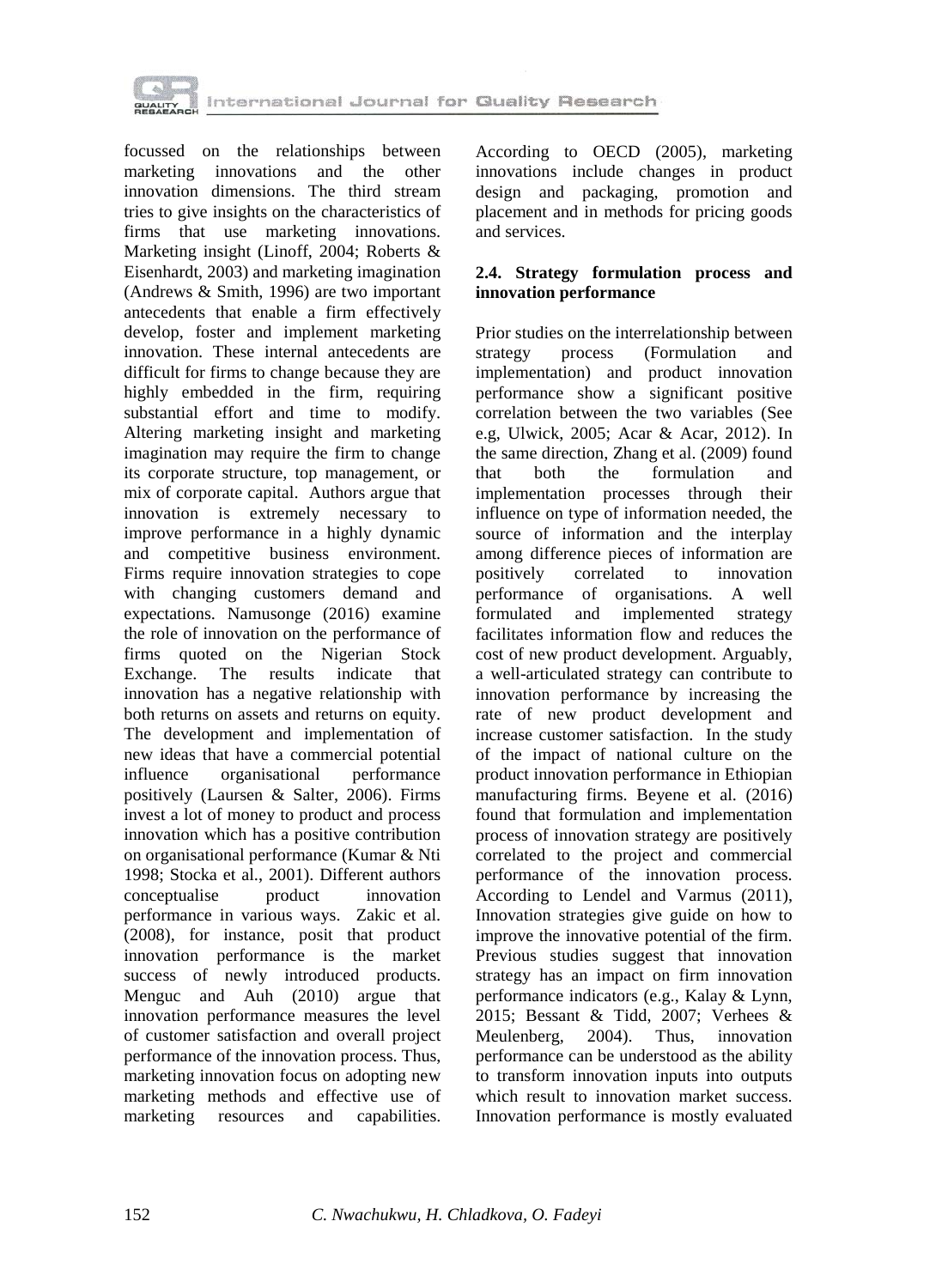on the basis of user perception (Bessant & Tidd, 2007). In the light of limited literature on the subject, authors propose that firm strategy formulation process will be positively related to innovation performance<br>dimensions (product, process and dimensions (product, process and marketing).

### **2.5. Conceptual model**

The model in Figure 1, represents the proposed model for the measurement of relationships between the innovation relationships performance dimensions (product, process and marketing innovation performance) and strategy formulation process.



**Figure 1.** Strategy Formulation Process-Innovation Performance link model

### **2.6. Hypotheses**

- **H1:** Strategy formulation process is positively related to process innovation performance.
- **H2:** Strategy formulation process is positively associated with product innovation performance.
- **H3:** Strategy formulation process is positively related to marketing innovation performance.

# **3. Methods**

The authors used a survey and correlational research approach in this study. We conducted validity and reliability tests on measures adapted from literature.

### **3.1. Research questions**

- 1) Is strategy formulation process positively related to process innovation performance?
- 2) What is the relationship between strategy formulation process and product innovation performance?
- 3) Is there a positive relationship between strategy formulation process and marketing innovation performance?

## **3.2. Instrument**

Innovation performance is measured as a multidimensional construct. The variables were subjectively evaluated by authors. For product innovation performance, authors measure the optimum value created in terms of new materials, new components, new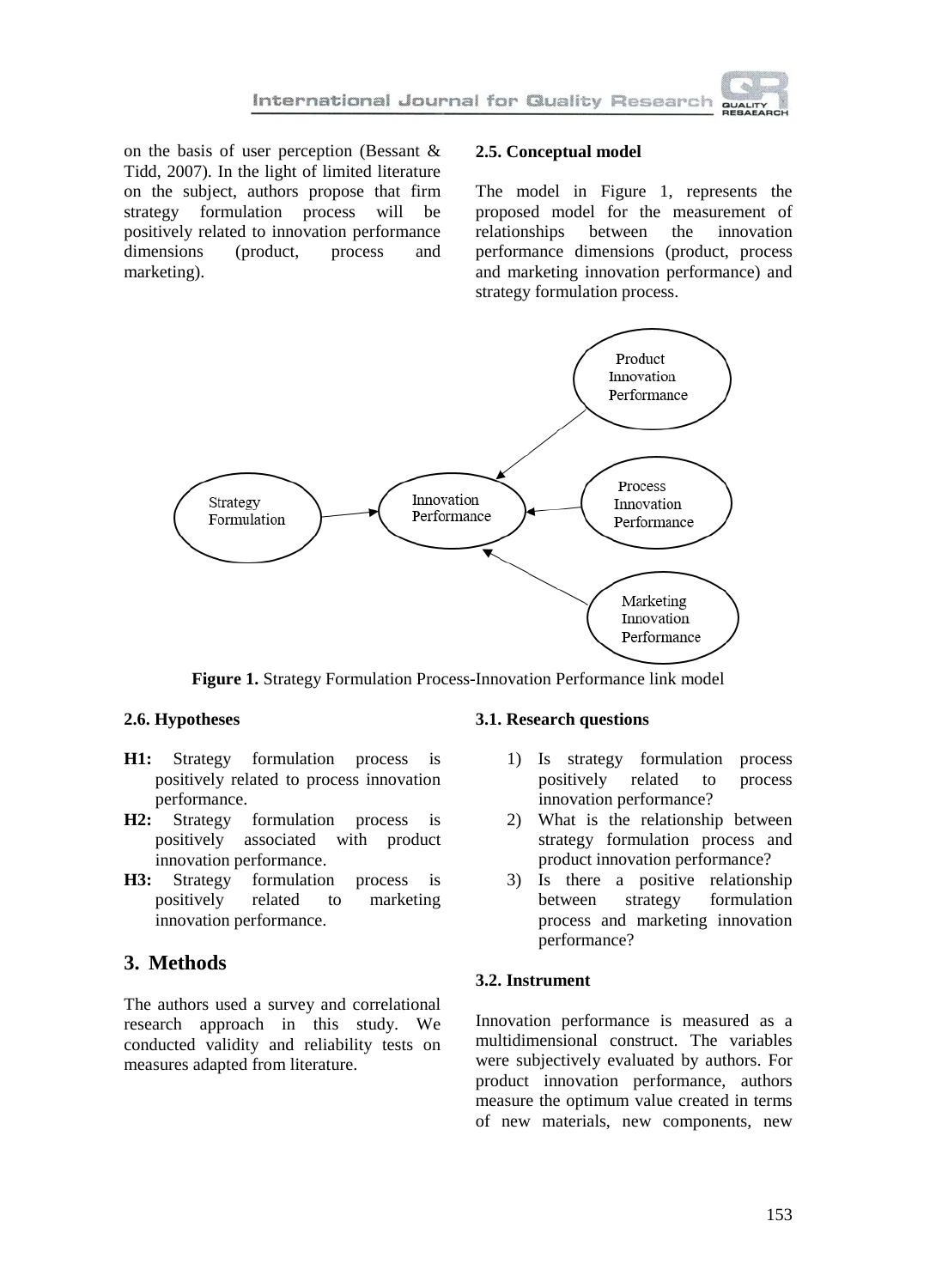

technologies, and new features which are embedded in the new products. We used two<br>items to assess product innovation items to assess product innovation performance. Process innovation performance measures positive contributions in terms of the degree of improvements in reliability and efficiency in the service process, use of information to optimise decision-making process and the use of advanced technologies to support firm strategy. Three items were used to assess process innovation performance. For marketing innovation performance, authors measure the market success of a new product related to its effect on the level of customer loyalty and customer satisfaction. Five items were used to assess marketing innovation performance. For strategy formulation process, the European foundation for quality management (EFQM) excellence model selfassessment questionnaire was adapted and modified to suit the purpose of this study. We used four items to assess strategy formulation process. Five points Likert scale ranging from 1 "strongly disagree" to 5 "strongly agree" was used to collect data for all the variables.

### **3.3. Sample and procedure**

A web-based survey was combined with sending emails to individuals to participate in the study. Andrews et al. (2003) argue that web-based surveys are better than to email surveys, but when combined with email is a good means for inviting individuals to participate in web-based surveys. The esurvey creator software was used to collect data from respondents between January 2017 and April 2017. 100 employees of leading microfinance banks were randomly selected for this study. 80 questionnaires were returned accounting for 80% response rate. A response rate of 50% is adequate for data analysis and drawing conclusions (Mugenda & Mugenda, 2009; Bryman & Bell, 2015). Our response rate of 80% is well above the recommended rate, thus adequate for data analysis and drawing conclusions. Out of the 80 questionnaires that were returned only 76 were found usable for the analysis. The MFBs were selected based on their financial performance.

#### **3.4. Statistical analysis**

SPSS 17 (statistical package for the social sciences software) statistical software is employed in the analyses conducted. Regression and Pearson correlation matrix could reveal the strength of association and relationship among the variables. Regression analyses technique was used in examining the nature of the relationships of particular variables and for hypotheses testing. KMO and Bartlett's test and Cronbach's alpha were used for testing the validity and reliability of the constructs.

## **4. Results**

The author conducted an exploratory factor analysis (EFA) using principal component analysis with varimax rotation to see if the observed variables loaded together as expected, were adequately correlated, and met criteria of reliability. Kaiser-Meyer-Olkin and Bartlett's tests are widely used in making decision about the sample adequacy. Thus, that is the reason why these two tests were used in this study. The KMO and Bartlett's test of sampling adequacy was significant (KMO;  $0.802$ ) and the communalities for each variable were high. This means that the chosen variables were adequately correlated for a factor analysis. Hair et al. (2010) suggest that factor loadings of at least 0.5 is considered adequate. We dropped questions 3 and 5 in strategy formulation measurement because of low<br>factor loading. Other variables are variables are distributed under the proposed factor structure. The final four factor model is presented in Table 1 below.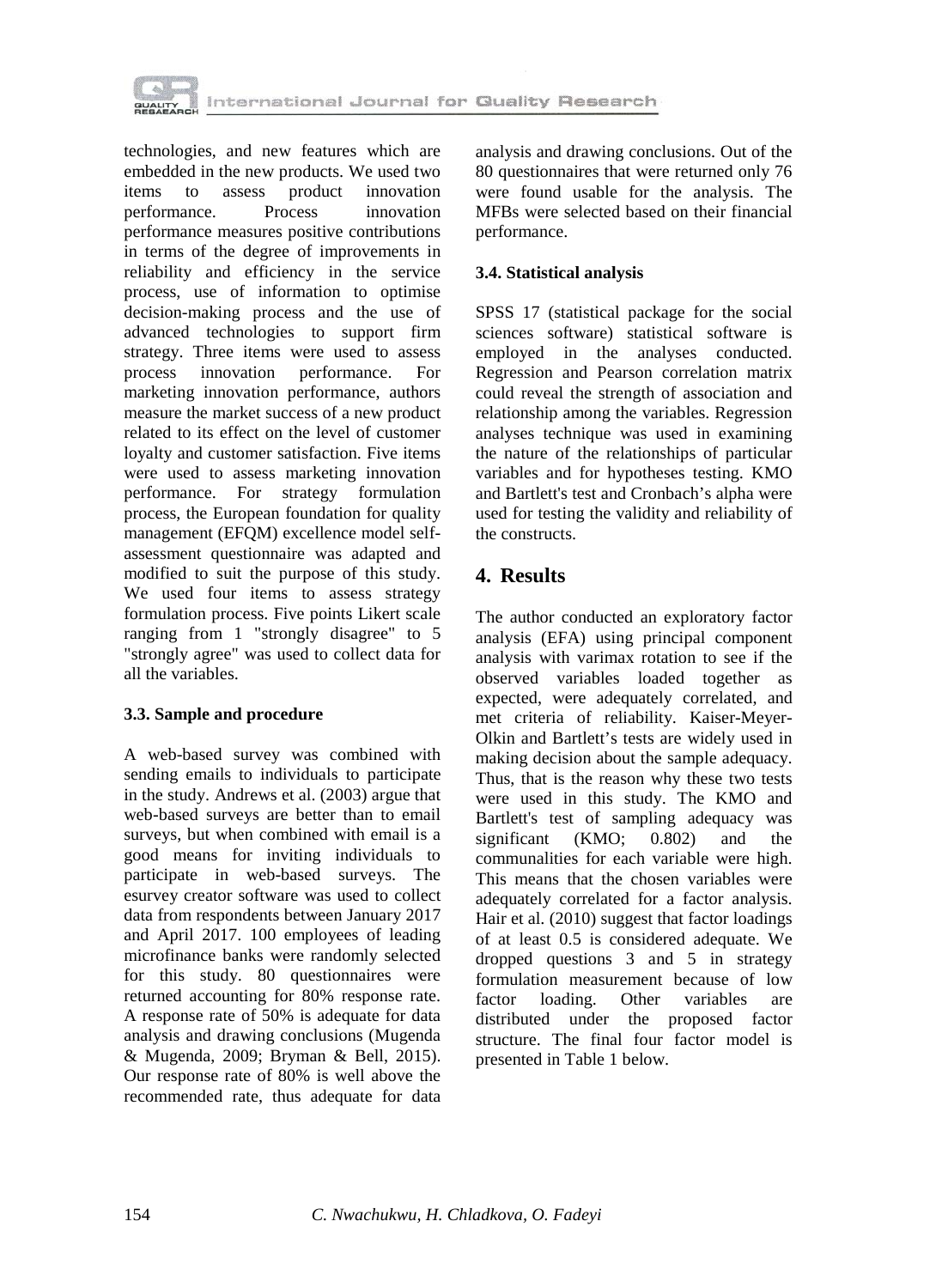

|                                                   |                       |              | <b>Factor Loading</b> |       |                |
|---------------------------------------------------|-----------------------|--------------|-----------------------|-------|----------------|
| Constructs                                        | Items                 | $\mathbf{1}$ | 2                     | 3     | $\overline{4}$ |
| <b>Strategic Formulation</b>                      | STFOR1                | .640         |                       |       |                |
|                                                   | STFOR <sub>2</sub>    | .710         |                       |       |                |
|                                                   | STFOR4                | .722         |                       |       |                |
|                                                   | STFOR6                | .630         |                       |       |                |
| <b>Process Innovation</b><br><b>Performance</b>   | PROINNO1              |              | .687                  |       |                |
|                                                   | PROINNO <sub>2</sub>  |              | .687                  |       |                |
|                                                   | PROINNO3              |              | .611                  |       |                |
| <b>Product Innovation</b><br><b>Performance</b>   | PRODINNO1             |              |                       | .724  |                |
|                                                   | PRODINNO <sub>2</sub> |              |                       | .538  |                |
| <b>Marketing Innovation</b><br><b>Performance</b> | MKTINNO1              |              |                       |       | .869           |
|                                                   | MKTINNO <sub>2</sub>  |              |                       |       | .856           |
|                                                   | MKTINNO3              |              |                       |       | .647           |
|                                                   | MKTINNO4              |              |                       |       | .770           |
|                                                   | MKTINNO5              |              |                       |       | .791           |
| <b>Eigen Values</b>                               |                       |              | 2.272                 | 1.445 | 1.085          |
| Variance explained %                              |                       | 37.077       | 14.199                | 9.029 | 6.779          |

#### **Table 1.** Factor analysis

Source: authors own study

Notes: (i) Principal Component Analysis with Varimax Rotation

(ii) KMO = $0.802$ , Bartlett Test; p< $0.001$ 

(iii) Total Variance Explained (%); 67.08

This model had a total variance explained of 67.08%, with all extracted factors having eigenvalues above 1.0. The Cronbach's alphas for the extracted factors are shown in table 2 below. The alphas for process<br>innovation performance (.705) and performance  $(.705)$  and marketing innovation performance (.922) were above 0.70. strategy formulation (.687) and product innovation performance (.677) are very close to the acceptable limit of 0.70. The overall alpha for the 13 items is 0.853. This show that factors are reliable and internally consistent (Field, 2009).

#### **Table 2.** Reliability test

| <b>Constructs</b>                       |     |  |  |
|-----------------------------------------|-----|--|--|
| <b>Strategy formulation</b>             | 687 |  |  |
| <b>Process innovation Performance</b>   |     |  |  |
| <b>Product innovation performance</b>   |     |  |  |
| <b>Marketing innovation performance</b> |     |  |  |

Note: Cronbach's alpha= 0.853 for all the 13 items. Source: authors own study.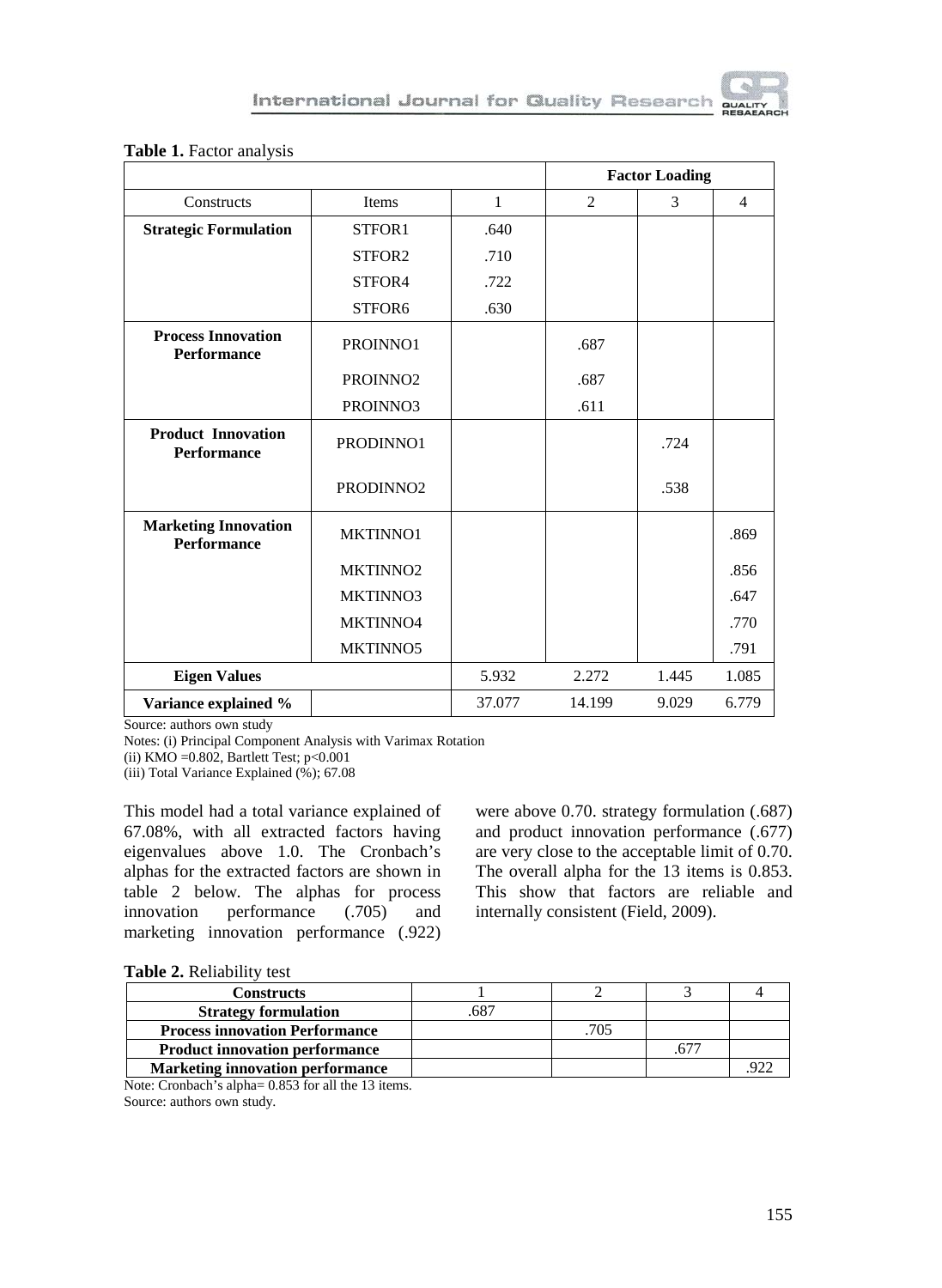

Durbin-Watson tests results are presented in table 3. The results show that the Durbin - Watson values fall within the acceptable range (1 less than or equal to 3) recommended by Field (2009). This means that there is no autocorrelation in the model.

#### **Table 3.** Durbin-Watson tests

|                                       | Strategy formulation |  |  |  |
|---------------------------------------|----------------------|--|--|--|
| Process innovation Performance        | 2.058                |  |  |  |
| <b>Product innovation Performance</b> | 2.323                |  |  |  |
| Marketing innovation performance      | 2.159                |  |  |  |
| Innovation Performance                | 2.216                |  |  |  |

Source: authors own study

| Table 4. Strategy formulation and Innovation performance regression results |  |
|-----------------------------------------------------------------------------|--|
|-----------------------------------------------------------------------------|--|

| Model | м            | ${\bf D}^2$<br>ĸ | Adiusted $\mathbf{R}^2$ | <b>Std.Error of the</b><br><b>Estimate</b> |        | Sig.              |
|-------|--------------|------------------|-------------------------|--------------------------------------------|--------|-------------------|
|       | 121a<br>.491 | .186             | .174                    | .50429                                     | 16.424 | .000 <sup>a</sup> |

Source: authors own study

The regression result of the model combining all three dimensions of innovation performance as a single performance indicator is presented in tables 4. The  $R^2$  = .186 show that strategy formulation process account for 18.6% variation in innovation performance when measured as a unidimensional construct. The model is statistically significant at 5% because the p-value of  $.000<sup>a</sup>$  is less than the significance level of 0.05 ( $r = .431$  at p-value < .05). Strategy formulation process has positive effect on innovation performance.

**Table 5.** Descriptive and regression results

|                                                                                                                             | Mean   |                           | SD.    |         | p-value | $R^2$ |
|-----------------------------------------------------------------------------------------------------------------------------|--------|---------------------------|--------|---------|---------|-------|
| Strategy formulation                                                                                                        | 4.2568 |                           | .53681 |         |         |       |
| Process innovation Performance                                                                                              | 4.2838 |                           | .53687 | $.505*$ | $.000*$ | .225  |
| Product innovation performance                                                                                              | 4.2973 |                           | .52289 | $.395*$ | $.000*$ | .156  |
| Marketing innovation<br>performance                                                                                         | 3.6351 |                           | .95909 | $.376*$ | $.000*$ | .141  |
| * $p < 0.05$ .                                                                                                              |        | Source: author own study. |        |         |         |       |
| a. Predictors: (Constant), strategy formulation                                                                             |        |                           |        |         |         |       |
| b. Dependent Variables: process innovation performance, product innovation performance,<br>marketing innovation performance |        |                           |        |         |         |       |

The results presented in table 5,  $R^2 = (.225)$ indicate that strategy formulation process accounts for 22.5% of the variation in process innovation performance. Strategy formulation process  $R^2 = (.156)$  account for 15.6% of the variation in product innovation performance. Similarly, strategy formulation process  $R^2 = (.141)$  account 14,1% of the variation in marketing innovation marketing

performance. Regression analysis was used to test the three hypotheses in this study. The results show that strategy formulation process has a positive effect on process innovation performance ( $β = 0.505$  at p < 0.05). This finding support **H1,** that strategy formulation is positively related to process innovation performance. In the same direction, strategy formulation process has a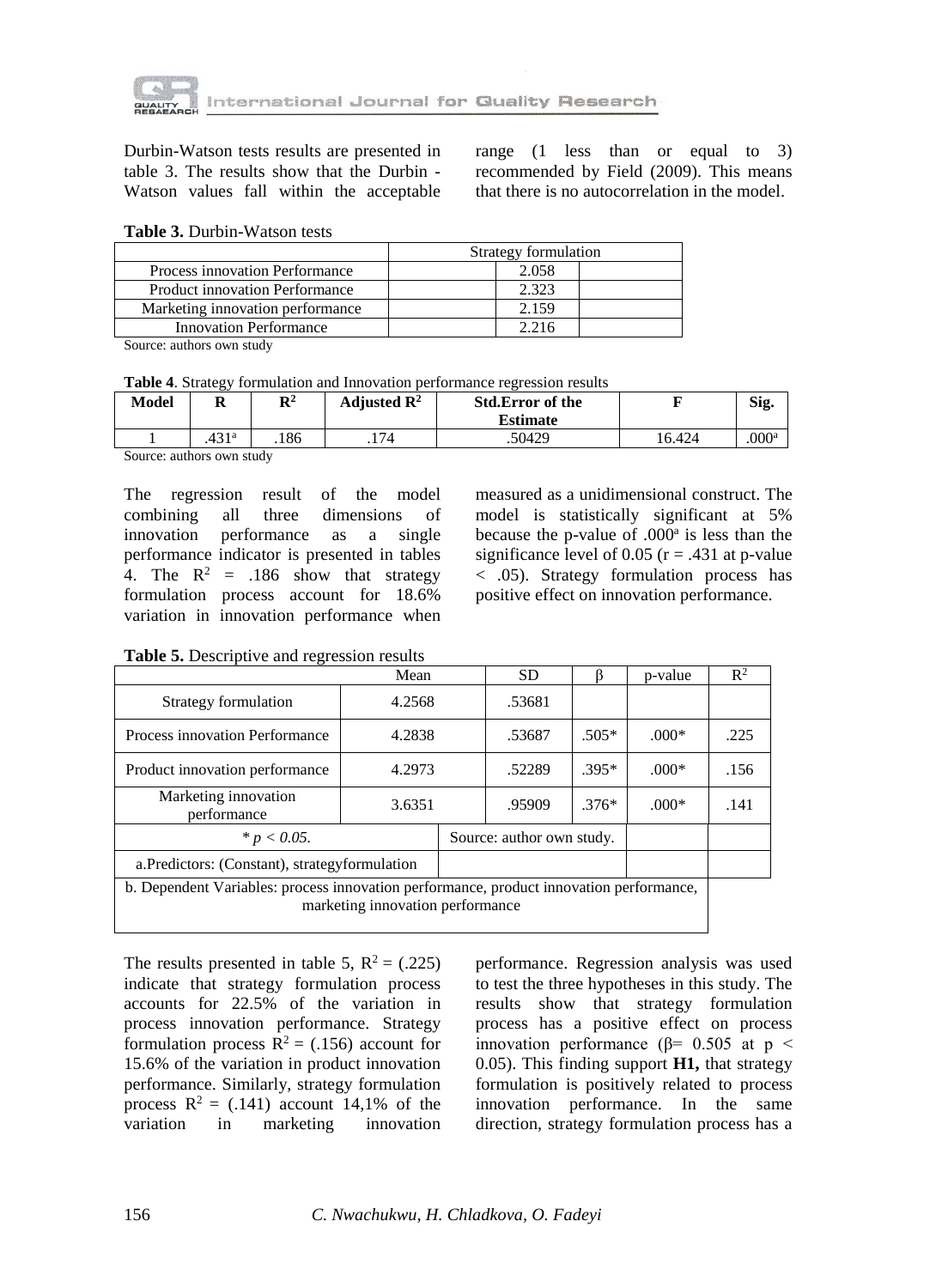positive effect on product innovation performance ( $\beta$ = 0.395 at p < 0.05). This finding support **H2**, strategy formulation process is positively associated with product performance innovation. Similarly, the result indicates that strategy formulation process has a positive effect on marketing innovation performance. This finding support **H3,**  strategy formulation process is positively related to marketing innovation performance.

# **5. Discussion**

This study examined the link between strategy formulation process and innovation performance. All the three hypotheses are statistically significant at 5% level of significance. We conclude with 95% confidence that strategy formulation process has explanatory power on product, process and marketing innovation performances. This results is consistent with the findings of (Ulwick, 2005; Acar & Acar, 2012) strategy process (formulation and implementation) and product innovation performance shows a significant positive correlation between the two variables. Similarly, this result is in consonance with the work of Zhang et al. (2009) that both the formulation and implementation processes are positively correlated to innovation performance of organisations. The results show that strategy formulation process has the strongest effect on process innovation. The results show that strategy formulation process is a good predictor of innovation performance. MFBs strategic formulation process is linked to the improvements of reliability and efficiency in the service process. At the strategy formulation stage firms should take into consideration how the product/service will be developed, delivered and used. In the service industry, especially banking sector technology play a very important role in the innovation process. The strategy formulation process of MFBs is designed to use advanced technologies in sharing information to optimise decision-making process. Thus, online banking services (internet banking, electronic payments) is becoming a differentiating factor for banks globally. Similarly, in formulating strategy, MFBs develop strategies that create optimum value by producing products and services that meet the expectations of various stakeholders. To achieve product<br>performance innovation. firms must performance continuously use new materials, new components, new technologies and new<br>features in developing new products. developing new products. Furthermore, achieving and sustaining customer loyalty and customer satisfaction should be considered at the strategy formulation stage. A firm strategy should be aligned to marketing innovation performance by ensuring that new product meet customers' expectations. Providing easy to use, assessable and convenient products/services through marketing innovation could improve customer loyalty and satisfaction. A strategy formulation process that supports innovative marketing strategies can create competitive advantage for firms by enhancing customer satisfaction and the image of company´s products and services. Customer loyalty and customer satisfaction are extremely important for firm survival and growth. Authors infer from the results of this study that MFBs in Nigeria adopt a systematic strategy formulation process that is aligned with innovation performance indicators (process, product and marketing). The study suggests that there is a link between strategy formulation process and innovation performance dimensions (process, products and marketing).

# **6. Conclusions**

In this dynamic and complex business environment, firms that want to deliver superior innovation performance (process, product and marketing) must adopt a systematic approach to strategy formulation. Firms must have the capability to coordinates and manage complexities during the process of formulating their strategies. Firms need to develop strategies to achieve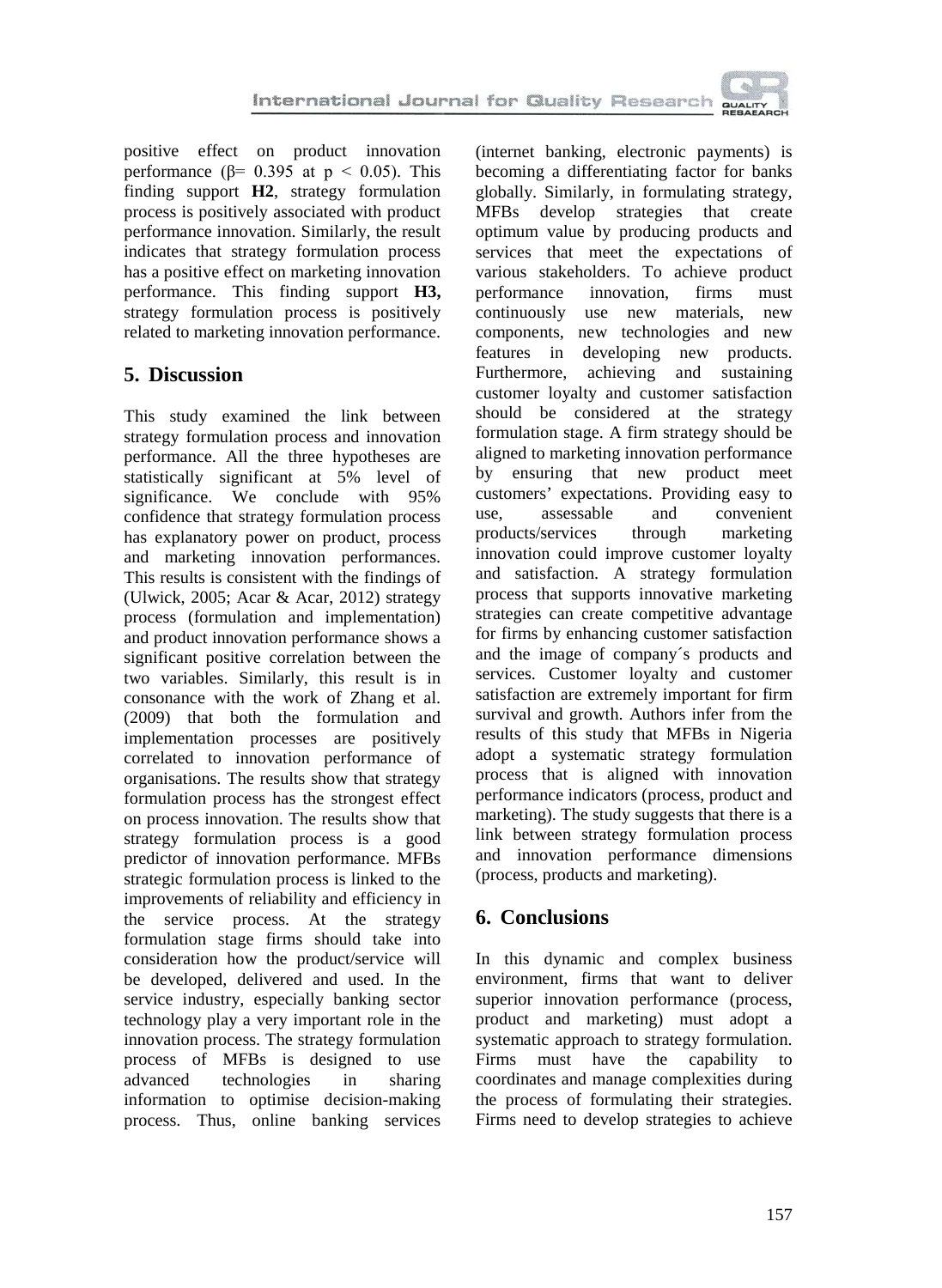

and sustain competitive advantage. A strategy that supports and promotes innovation is necessary for survival of firms. The strategy formulation process is an important phase in the strategic management process. Formulating effective strategy can<br>make firms to achieve innovation make firms to achieve innovation performance. A well-articulated strategy enables firms to deliver business value. Strategy formulation process involves the use of environmental scans and market analyses to identify problems based on core business goals. Firms should focus on strategy formulation process to improve their innovation performance. The strategy development process should link the organisation's mission and business goals to innovation performance. The results show that strategy formulation process has a positive effect on innovation performance<br>dimensions (process, product and dimensions (process, product and<br>marketing). The authors, therefore, marketing). The authors, therefore, concludes that a systematic strategy formulation process is necessary for firms to achieve and sustain process innovation performance, product innovation performance and marketing innovation performance.

### **6.1. Study contribution**

This study contributes to the industry and to the field of strategy and innovation management by providing a better understanding of how strategy formulation process affect innovation performance indicators (process, product and marketing). Through the theoretical lens of the resourcebased theory, this study underscores the importance of strategy formulation process in enhancing innovation performance. This study adds to the limited research on strategy and innovation performance relationship especially in the emerging markets, by exploring the link between strategy formulation process and innovation performance indicators. To the best of the authors knowledge, this is the first of such attempt. This study will enable policymakers, business executives, and managers develop a systematic strategy formulation process that links strategies to innovation performance. The insight from this study can also help managers formulate strategies that are aligned to firm's innovation performance. The empirical results suggest that managers and executives should give attention to strategy formulation process, if firms are to achieve superior innovation performance. This study is relevant for making strategic decisions in MFBs, other companies and public sector in Nigeria and other countries.

## **6.2. Limitations and future research**

The limitations of this study are identified so that the findings can be interpreted correctly within the context of the study. The limitation of the study covers areas such as sample and data. This study used a sample of 76 employees from selected microfinance banks in Nigeria for the analysis conducted. Thus, one reason the researcher may not be able to generalise the results to all the MFBs within the country. This study used cross sectional data, care should be taken when reporting cause and effect between variables in cross sectional studies. Despite the limitation described above, the applicability of this study adds to the literature as it relates to the strategy process and innovation performance research from both theoretical and practical point of view. The authors believe that these results provide interesting basis for further debate and empirical study. This study could be further developed by including more dimensions of innovation performance like organisational innovation performance, service innovation performance among others. Environmental dynamism and competitiveness can be introduced as moderating variables in the relationship between strategy formulation process and innovation performance. Longitudinal study could improve the finding of the study by capturing changes in strategy formulation process and innovation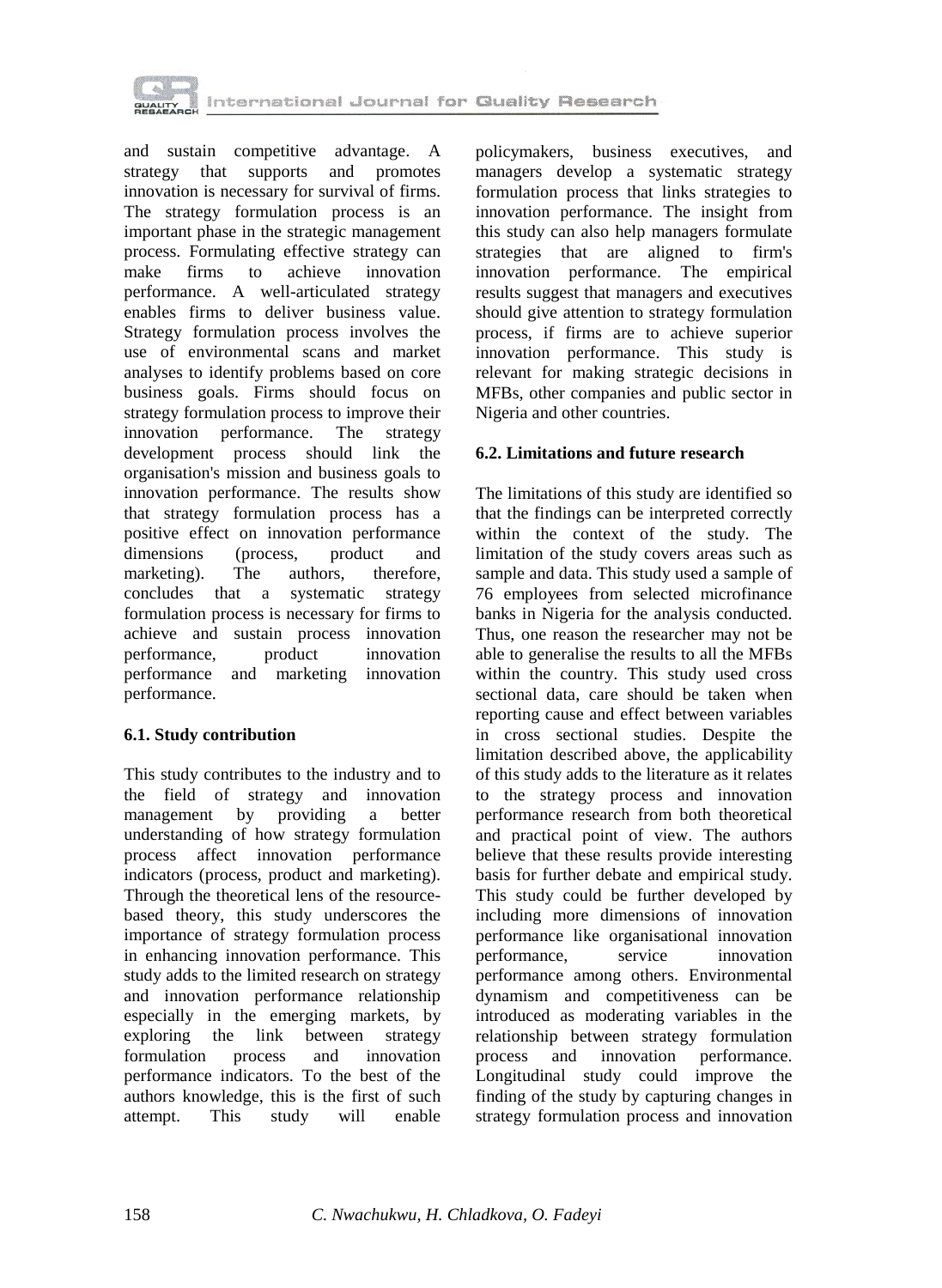performance overtime. The sample size could also be increased as this could give a better representation of MFBs in Nigeria. Further study could be extended to other sectors of the economy like insurance,

manufacturing and oil and gas in Nigeria and other countries.

**Acknowledgements:** The article received support from the Internal Grant Agency of FBE MENDELU (2018).

## **References:**

- Abu Bakar, L., & Zainol, F.A. (2015). Vision, innovation, proactiveness, risk taking and SMEs performance: A proposed hypothetical relationship in Nigeria. *International Journal of Academic Research in Economics and Management Sciences*, *4*(1), 45-53.
- Acar, A. Z., & Acar, P. (2012). The effects of organizational culture and innovativeness on business performance in healthcare industry. *Procedia-Social and Behavioral Sciences*, *58*, 683-692.
- Andrews, K. R. (1971). *[The Concept of Corporate Strategy](http://www.amazon.com/Concept-Corporate-Strategy-Kenneth-Andrews/dp/0870949837)*. Homewood, IL: Dow Jones-Irwin.
- Andrews, D., Nonnecke, B., & Preece, J. (2003). Electronic survey methodology: A case study in reaching hard to involve Internet Users. *International Journal of Human-Computer Interaction*, *16*(2), 185-210.
- Andrews, J., & Smith, D. C. (1996). In Search of the Marketing Imagination: Factors Affecting the Creativity of Marketing Programs for Mature Markets. *Journal of Marketing Research*, *33*(2), 174-187.
- Aremu, M. A., & Oyinloye, O. O. (2014). Relationship between strategic management and firms' performance in nigerian banking industry. *Kuwait Chapter of Arabian Journal of Business and Management Review*, *4*(3), 28-41.
- Asheim, B. T., & Coenen, L. (2005). Knowledge bases and regional innovation systems: comparing Nordic clusters. *Research Policy*, *34*(8), 1173-1190.
- Auka, D. O., & Langat, J. C. (2016). Effects of Strategic Planning on Performance of Medium Sized Enterprises in Nakuru Town*. International Review of Management and Business Research*, 5(1), 188-203.
- Banbury, C. M. & Mitchell, W. (1995). The effect of introduction important incremental innovations on market share and business survival. *Strategic Management Journal*, *19* (Special Issue), 42-55.
- Barney, J. (1991). Firm resources and sustained competitive advantage. *Journal of Management*, *17*(1), 99-120.
- Bartkus, B. R., & Glassman, M. (2008). Do Firms Practice what they preach? The Relationship between Mission Statements and Stakeholder Management. *Journal of Business Ethics*, *83*(2), 207-216.
- Bessant, J., & Tidd, J. (2007). *Innovation and entrepreneurship*. West Sussex, England: John Wiley.
- Beyene, K.T., Sheng, S. C., & Wu, W.W. (2016). Linking National Culture and Product Innovation Performance: what really influences the interplay, strategy formulation or implementation effectiveness? *International Journal of Business and Management*, *11*(2), 184-196.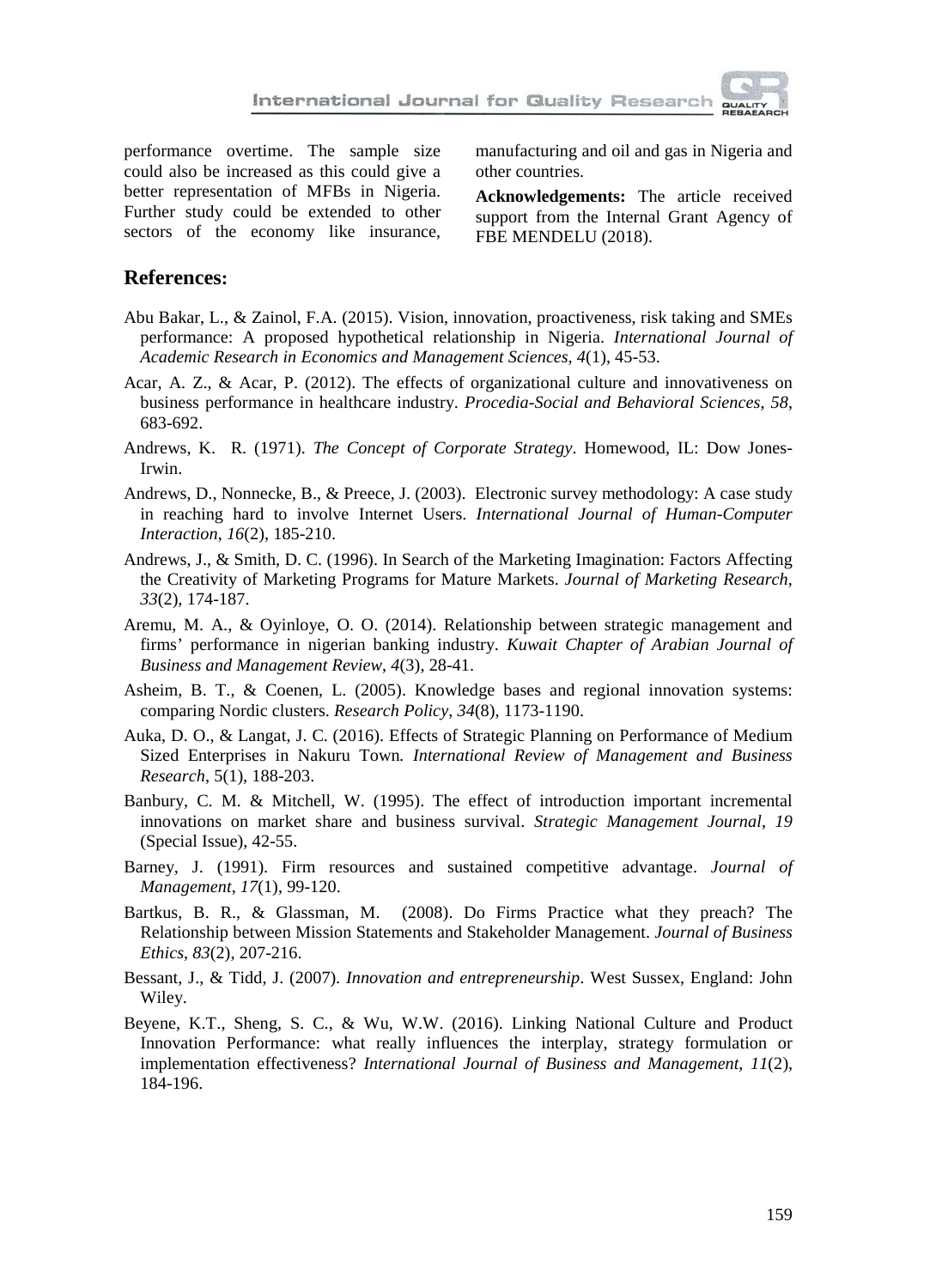

International Journal for Quality Research

- Branstetter, L. (2006). Is foreign direct investment a channel of knowledge spillovers? Evidence from Japan's FDI in the United States. *Journal of International Economics*, *68*(2), 325-344.
- Bryman, A., & Bell, E. (2015). *Business research methods*. USA: Oxford University Press.
- Chandler, A. D. (1962). *[Strategy and Structure: Chapters in the History of the American](http://www.amazon.com/Strategy-Structure-Chapters-Industrial-Enterprise/dp/158798198X)  [Industrial Enterprise](http://www.amazon.com/Strategy-Structure-Chapters-Industrial-Enterprise/dp/158798198X)*. Cambridge, MA: MIT Press.
- Cheng, C. C. J., Yang, C. l., & Sheu, C. (2014). The link between eco-innovation and business performance: a Taiwanese industry context*. Journal of Cleaner Production*, *64*, 81-90.
- Damanpour, F. (1991). Organizational innovation: A meta-analysis of effects of determinants and moderators. *Academy of Management Journal*, *34*, 555-590.
- David, F. (2011). *Strategic Management: Concepts and Cases* 13th ed. Essex: Pearson Education Limited.
- Desmidt, S., Prinzie, A., & Decramer, A. (2011). Looking for the Value of Mission Statements: A Meta-analysis of 20 Years of Research. *Management Decision*, *49*(3), 468- 483.
- Dohse, D. (2007). Cluster-based technology policy the German experience. *Industry and Innovation*, *14*(1), 69-94.
- EFQM: Home. EFQM [online]. (2012). Retrieved from http://www.efqm.org/en/
- Evan, W. M., & Freeman, R. E. (1993). A stakeholder theory of the modern corporation: Katian capitalism. In Donaldson, T., & Werhane, P. H. (Eds.) Ethical issues in business. (166-71). Englewood Cliffs, NJ: Prentice-Hall.
- Field, A. (2009). *Discovering statistics using SPSS*. 3rd ed. London: Sage publication Ltd.
- Filipini, R., & Martini, G. (2010). Strategic choice between process and product innovation under different competitive regimes. *International Game Theory Review*, 12, 139-159.
- Freeman, R.E (1984). *Strategic management a stakeholder approach*. Pitman.
- Gharieghi E., Nikbakht, F., & Bahar, G. (2011). A survey of relationship between the characteristics of mission statement and organizational performance. *Research Journal of Business Management*, *5*(3), 117-124.
- Grant, R. M (1991). The resource-based theory of competitive advantage: Implications for strategy formulation*. California Management Review*, *23, 291-374.*
- Hair, J., Black, W., Babin, B., & Anderson, R. (2010). *Multivariate data analysis* 7th ed. Englewood Cliffs: Prentice Hall.
- Helfat, C. (2007). Relational capabilities: drivers and implications. In C. E. Helfat, S. Finkelstein, W. Mitchell, M. Peteraf, H. Singh, D. J. Teece, S. G. Winter (Eds*.), Dynamic capabilities: strategic change in organisations*. Blackwell, Oxford, UK.
- Kalay, F., & Lynn, G. S. (2015). The impact of strategic innovation management practices on firm innovation performance. *Research Journal of Business and Management*, *2*(3), 412- 429.
- Kantabutra, S., & Avery, G. C. (2011). Sustainable leadership at Siam Cement Group. *Journal of Business Strategy*, *32*(4), 32-41.
- Katsvamutima, E., & Jeevananda. S. (2014). Strategy Formulation and Implementation in Zimbabwe's Food Manufacturing Industry. *International Journal of Science and Research*, *3*(5), 849- 855.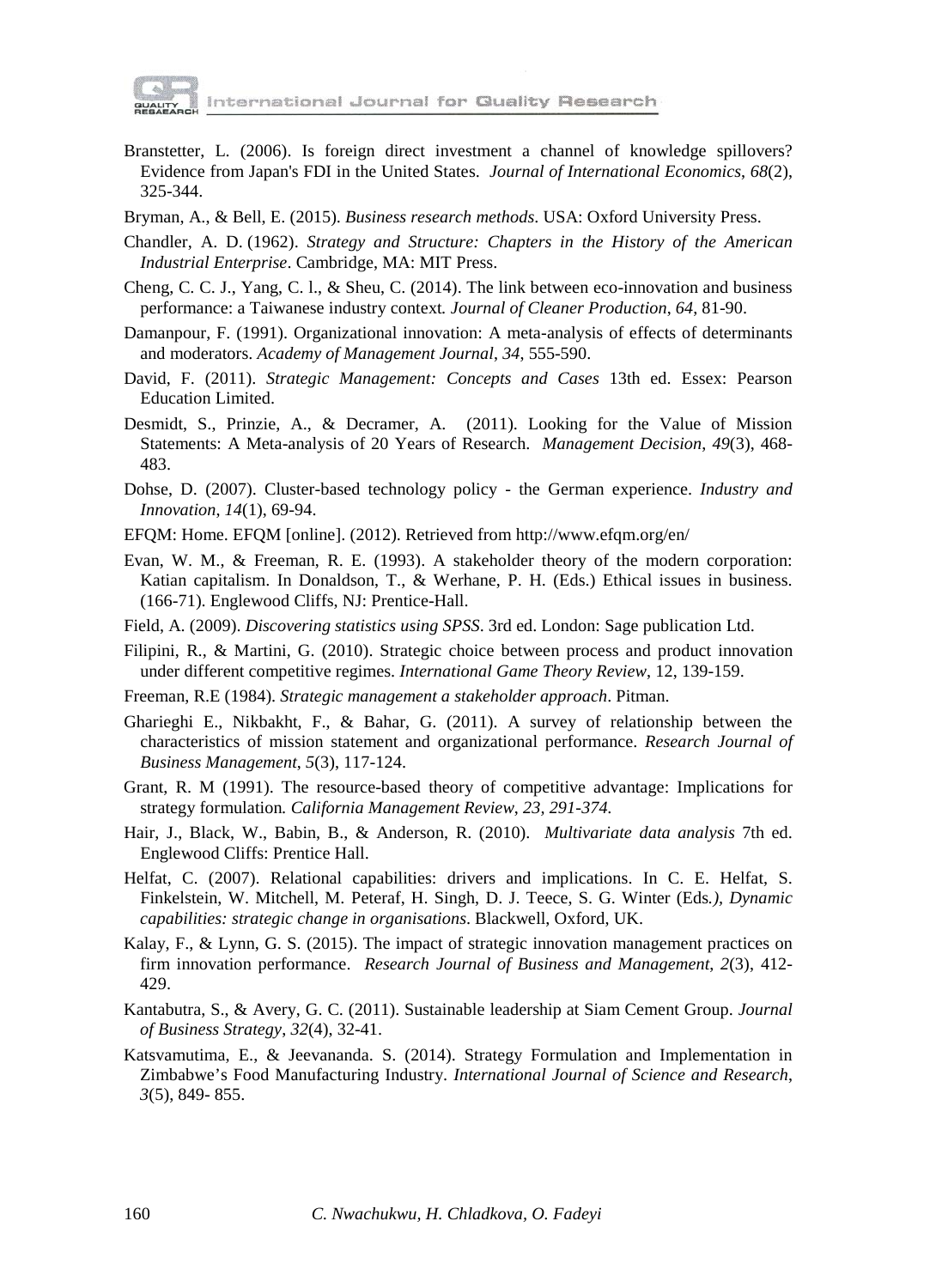

- Klingenberg, B., Timberlake, R., Geurts, T. G., & Brown, R. J. (2013). The relationship of operational innovation and financial performance: a critical perspective. *International Journal of Production Economics*, *142*, 317-323.
- Kok, R. A. & Biemans, W. G. (2009). Creating a market-oriented product innovation process: a contingency approach. *Technovation*, *29*(8), 517-526.
- Kumar, P. (2015). Correlation between Strategic Planning and Firm Performance. International *Journal of Management & Business studies*, *5*(2), 64-75.
- Kumar, R., & Nti, K. O. (1998). Differential learning and interaction in alliance dynamics: A process and outcome discrepancy model. *Organization Science*, 356-367.
- Laursen, K., & Foss, N. J. (2003). New human resource management practices, complementarities and the impact on innovation performance. *Cambridge Journal of economics*, *27*(2), 243-263.
- Laursen, K., & Salter, A. (2006). Open for Innovation: The role of openness in explaining innovation performance among UK manufacturing firms. *Strategic Management Journal*, *27*, 131-150.
- Lendel, V., & Varmus, M. (2011). Creation and implementation of the ınnovation strategy in the enterprise. *Economics and Management*, *16*, 819-826.
- Linoff, G. S. (2004). *Survival Data Mining for Customer Insight.* Amesbury, MA: Data Miners, 1-10.
- MacGarvie, M. (2006). Do firms learn from international trade? *Review of Economics and Statistics*, *88*, 46-60.
- Maine, E., Lubik, S., & Garnsey, E. (2012). Process-based vs product-based innovation: value creation by nanotech ventures. *Technovation*, *32*, 179-192.
- Mataradzija, A., Rovcanin, A., & Mataradzija, A. (2013). *Inovation and innovative performance in the European Union*. Paper presented at international conference in Zadar, Crotia, 19-21 June.
- Mehrdad, M., Sadati, A., Delavari, H., Mohsen, M., & Ramin, M. (2011). Entrepreneurial Orientation and Innovation Performance: the mediating role of knowledge. *Knowledge Management*, *3*(4), 310-316.
- Menguc, B., & Auh, S. (2010). Development and return on execution of product innovation capabilities: The role of organizational structure. *Industrial Marketing Management*, *39*(5), 820-831.
- Mintzberg, H. (1987)[. Crafting strategy.](https://hbr.org/1987/07/crafting-strategy) *Harvard Business Review*, *65*, 66-75.
- Mugenda, O. M., & Mugenda, A. G. (2009). *Research methods: Quantitative and Qualitative approaches.* Nairobi: ACTS.
- Mutetei, T. M., Waiganjo, E., & Mukulu, E. (2016). Impact of shared vision on firm performance of mobile telephone service providers in kenya. *International Journal of Science and Engineering Invention*, *2*(4), 6-13.
- Namusonge, G. S., Muturi, W., & Olaniran, O. (2016). The role of innovation on performance of firms on Nigerian stock Exchange. *European Journal of Research and Reflection in Management Sciences*, *4*(1), 40-50.
- Nwachukwu, C., & Chladkova, H. (2017). Human resource management practices and employee satisfaction in microfinance banks in Nigeria. *Trends Economics and Management*, *28*(1), 23-35.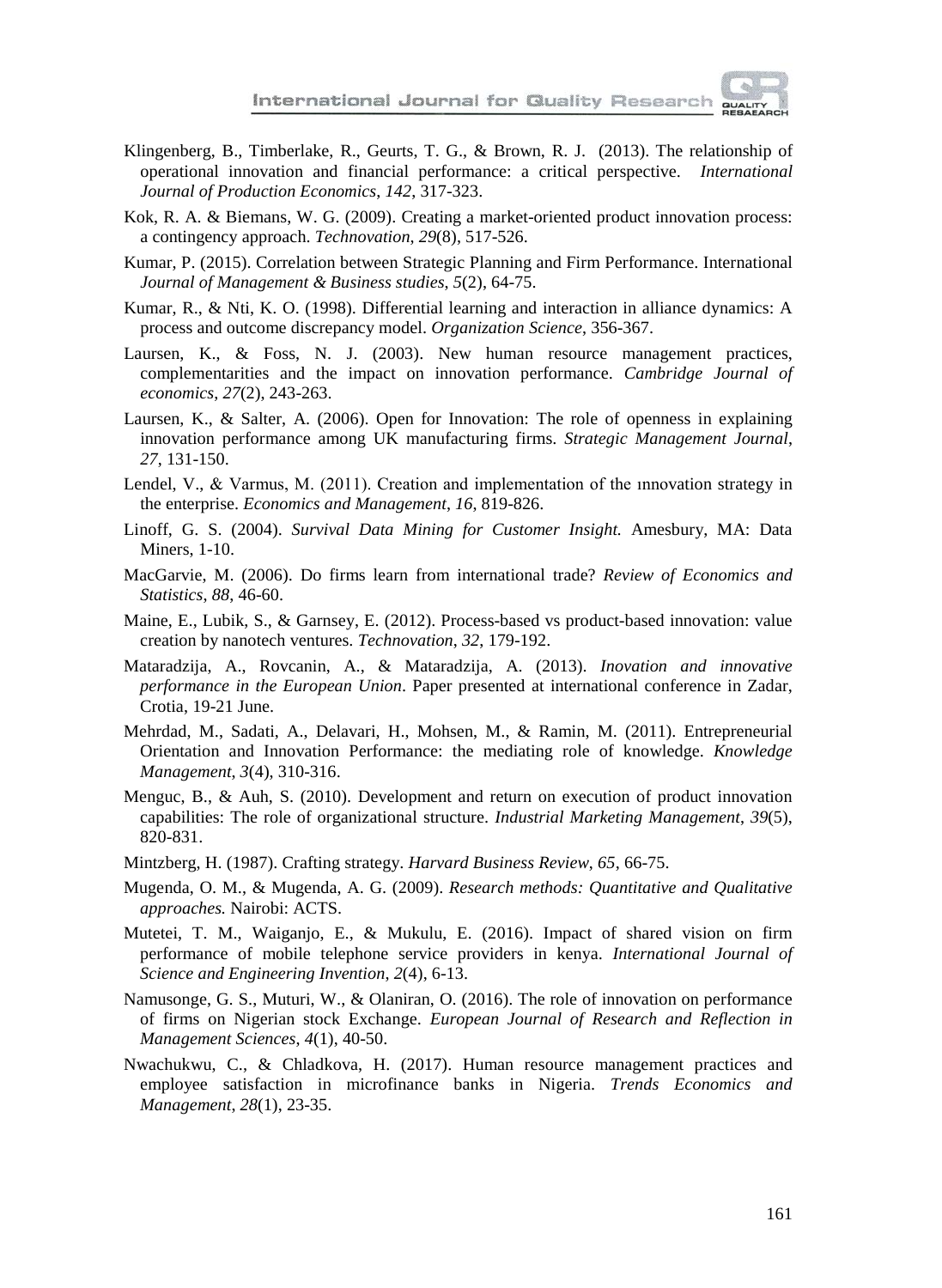

International Journal for Quality Research

- Nwachukwu, C., Chladkova, H., Zufan, P., & Olatunji, F. (2017a). Visionary Leadership and Its Relationship to Corporate Social Performance. *Imperial Journal of Interdisciplinary Research*, *3*(4), 1302-1311.
- Nwachukwu, C., Chladkova, H. & Zufan, P (2017b). Empirical Assessment of Microfinance Banks using the EFQM excellence Model*. International Journal for Quality Research*, *11*(2), 279-294.
- Nwankwo, F. O., & Ogbodo, O. C. (2017). Financial inclusion and the growth of micro finance banks in Nigeria. *Socialscientia Journal of the Social Sciences and Humanities*, *2*(2), 9-18.
- Odita, A.O., & Bello, A. (2015). Strategic Intent and Organizational Performance: A Study of Banks in Asaba, Delta State Nigeria. *Information and Knowledge Management*, *5*(4), 60-71.
- Odongo, A. A., Anyango, W., & Rotich, G. (2016). Role of strategic planning on the performance of microfinance institutions in Kenya: a case of microfinance institutions in Nairobi. *The Strategic Journal of Business and change Management*, *3* ( 3), 154-178.
- OECD and Eurostat (2005). Oslo Manual-Third Edition: Guidelines for Collecting and Interpreting Innovation Data, Paris.
- Onoyere, I. A. (2014). An Investigation of Activities of Microfinance Banks as a Veritable Tool for reducing Poverty and Unemployment in Developing Economies: The evidence from Nigeria. *Mediterranean Journal of Social Sciences*, *5*(6), 99-107.
- Pearce II, J. A., & Robinson Jr R. B. (2011). *Strategic management: formulation, implementation, and control.* 12<sup>th</sup> ed. Boston, MA: McGraw-Hill Irwin.
- Peteraf, M. A. (1993). The cornerstones of competitive advantage: A resource-based view. *Strategic Management Journal*, *14*(3), 179-191*.*
- Pitelis, C. N. (2009). The co-evolution of organizational value capture, value creation and sustainable advantage. *Org Stud*, *30*(10), 1115-1139.
- Porter, M. (1985). Technology and competitive advantage. *Journal of Business Strategy*, *5*, 60- 78.
- Porter, M. E. (1996). [What is strategy?](https://hbr.org/1996/11/what-is-strategy) *Harvard Business Review*, 61-78.
- Prajogo, D. I. (2016). The strategic fit between innovation strategies and business environment in delivering business performance. *International Journal of Production Economics*, *171*, 241-249.
- Roberts, P. W., & Eisenhardt, K. M. (2003). Austrian insights on strategic organization: from market insights to implications for firms. *Strategic Organization*, *1*(3), 345-352.
- Robert, B., & Tucker (2008). *Driving Growth through Innovation: how leading firms are transforming their futures*. 2nd ed. US: Berrette-Koehler Publishers.
- Salomon, R. M., & Shaver, M. J. (2005). Learning by exporting: New insights from examining firm innovation. *Journal of Economics & Management Strategy*, *14*, 431–460.
- Sandada, M. (2014). Mission and vision, environmental scanning and formality of strategic planning as predictors of the performance of small and medium enterprises (SMEs) in the gauteng province of South Africa, *ECOFORUM*, *3*(2), 59-67.
- Santo, J. B., & Brito, L.A. (2012). Toward a subjective measurement model for firm performance*. Brazilian Administrative Review*, *9*(6), 95- 17*.*
- Stocka, G. N., Greis, N. P., & Fischer, W. A. (2001). Absorptive capacity and new product development. The *Journal of High Technology Management Research*, *12*(1), 77-91.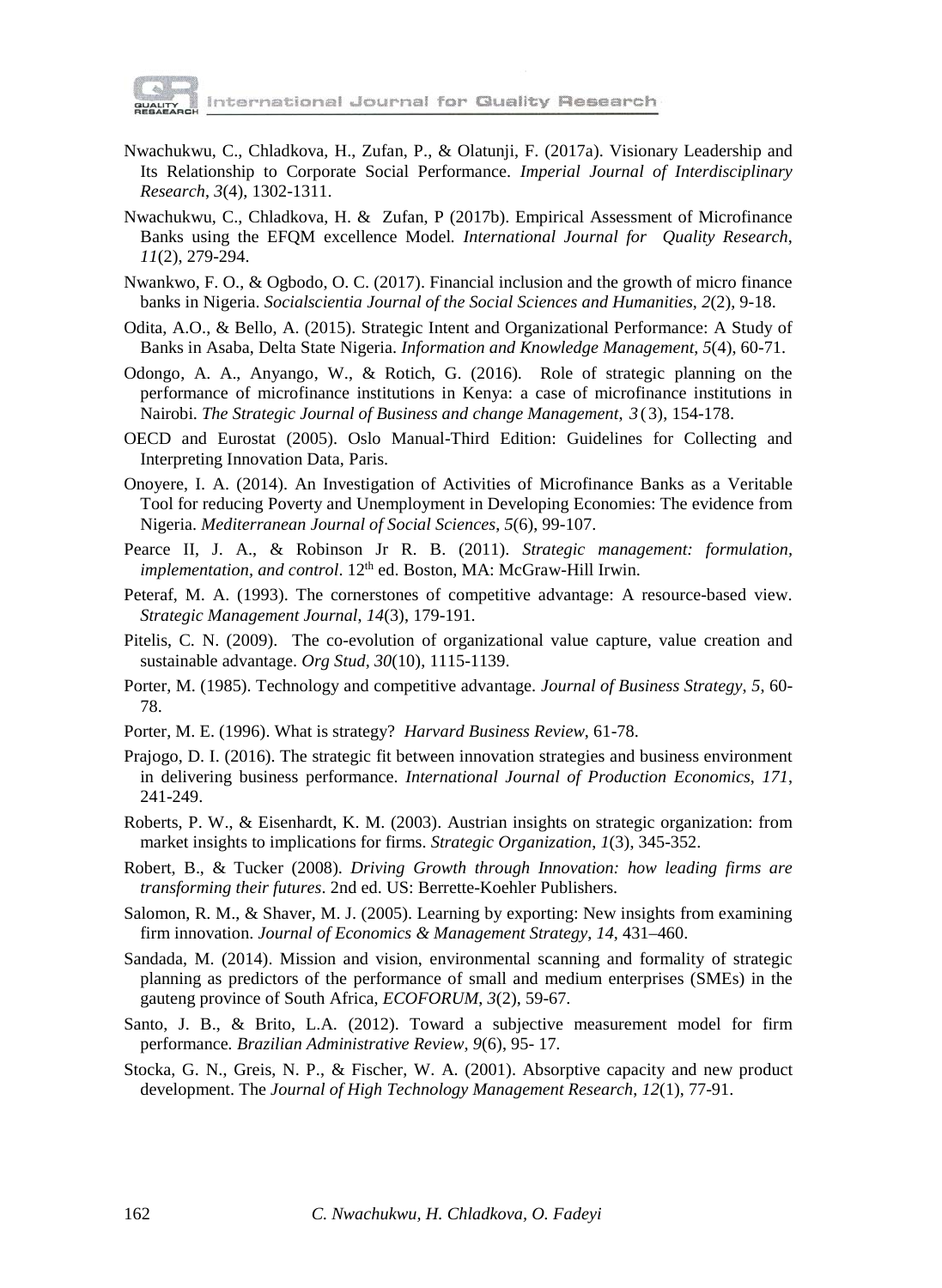

- Suberu, O. J., Aremu, O. S., & Popoola, E. G. (2011). The impact of microfinance institutions on the development of small scale enterprises in Nigeria. *Journal of Research in International Business Management*, *1*(8), 251-257.
- Teece D. J, Pisano, G., & Shuen, A. (1997). Dynamic capabilities and strategic management. *Strategic Management Journal*, *18*, 509-533.
- Teece, D. J. (2007). Explicating dynamic capabilities: the nature and micro-foundations of (sustainable) enterprsie performance. *Strategic Management Journal*, *28*(13), 1319-1350.
- Terziovski, M. (2010). Innovation practice and its performance implications in small and medium enterprises (SMEs) in the manufacturing sector: a resource-based view. *Strategic Management Journal*, *31*, 892-902.
- Tödtling, F., & Trippl, M. (2005). One size fits all? Towards a differentiated regional innovation policy approach. *Research Policy*, *34*(8), 1203-1219.
- Trott, P. (2012). *Innovation management and new product development*, 5th ed. Essex, England: Pearson Education.
- Ulwick, A. W. (2005*). Business strategy formulation: Theory, process and the intellectual Revolution*.
- Van Gelderen, M., Frese, M. & Thurik, R. (2000). Strategies, uncertainty and performance of small business startups. *Small Business Economics*, *15*, 165-181.
- Verhees, F. J. H. M., & Meulenberg, M. T. G. (2004). Market orientation, innovativeness, product innovation, and performance in small firms. *Journal of Small Business Management*, *42*(2), 134-154.
- Wang, C. H. (2014). A longitudinal study of innovation competence and quality management on firm performance. *Innovation: Management, Policy & Pract*ice, *16*, 392-403.
- Wang, S. (2015). *What motivates marketing innovation and whether marketing innovation varies across industry sectors* (Postdoctoral thesis, Telfer School of Management, University of Ottawa). Retrieved from https://www.ruor.uottawa.ca/bitstream/10393/33008/ of Ottawa). Retrieved from https://www.ruor.uottawa.ca/bitstream/10393/33008/ 1/Wang\_Shu\_2015\_Thesis.pdf
- Waxell, A., & Malmberg, A. (2007). What is global and what is local in knowledge-generating interaction? The case of the biotech cluster in Uppsala, Sweden. *Entrepreneurship & Regional Development*, *19*(2), 137-159.
- Wernerfelt, B. (1984). A resource-based view of the firm. *Strategic Management Journal*, *5*, 171-180.
- Wheelen, T. L., & Hunger, J. D. (2008). *Strategic Management and Business Policy*, 11<sup>th</sup> ed. Upper Saddle River, NJ: Pearson Prentice Hall.
- Wilden, R., Gudergan S. P., Nielsen B. B., & Lings, I. (2013). Dynamic capabilities and performance: strategy, structure and environment. *Long Range Plan*, *46*, 72-96.
- Williams, A. (1999). *Creativity, Invention and Innovation*. Sydney: Allen & Unwin, *15*(10), 10.
- Woldie, A., Mwita, I., & Saidimu, J. (2012). Challenges of microfinance accessibility by SMEs in Tanzania. *Thunderbird International Business Review,* 54(4), 567-579.
- Xin, J. Y., Yeung, A. C. L., & Cheng, T. C. E. (2010). First to market: is technological innovation in new product development profitable in healthcare industries? *International Journal of Production Economics*, *127*, 129-135.